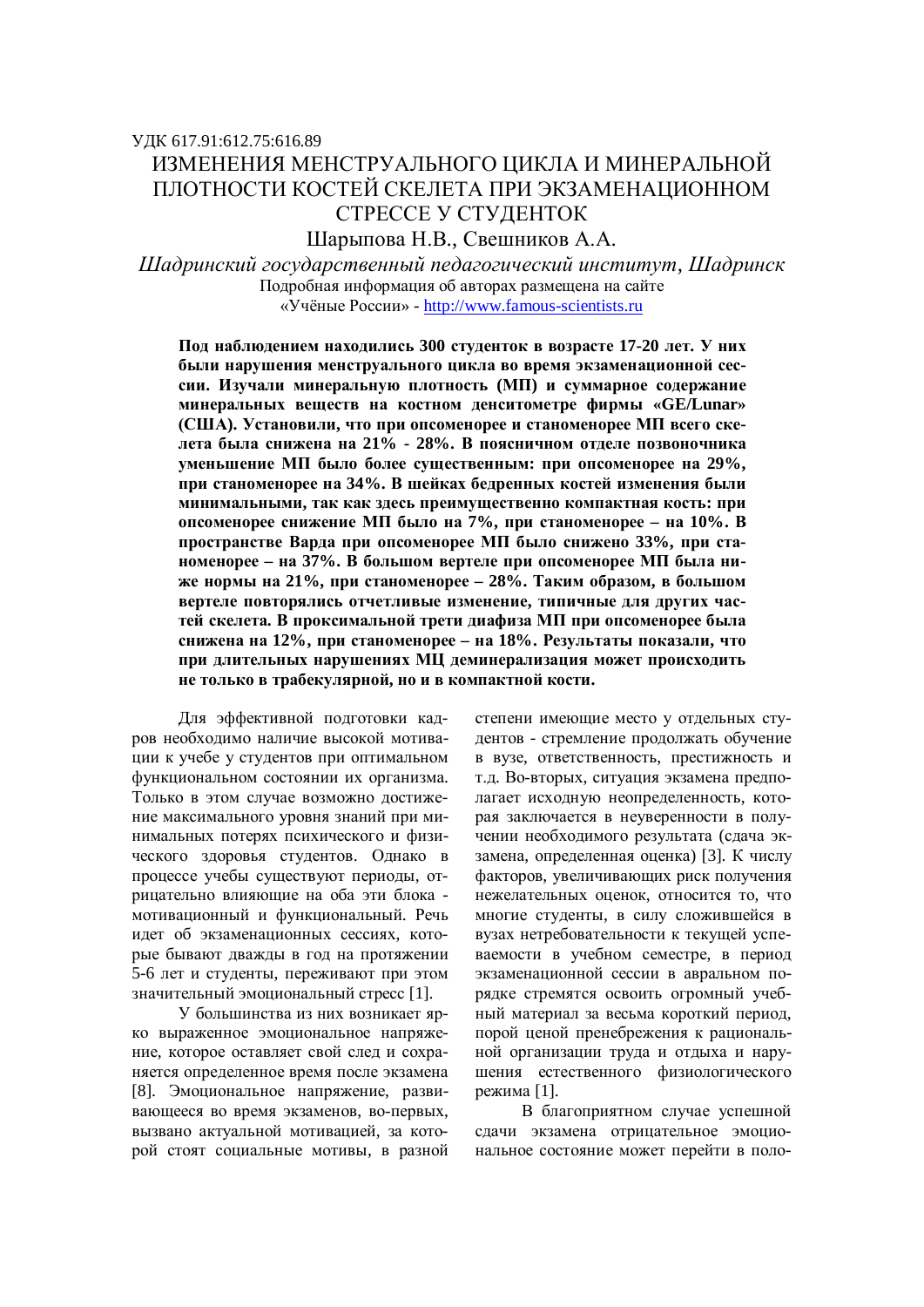жительное, но даже в этом случае эмоциональная "встряска" не проходит бесследно для функционального состояния организма и здоровья. В драматической ситуации при не сдаче экзамена или неполучении предполагаемой оценки, развивается реакция "рассогласования" и отрицательное эмоциональное состояние усугубляется и затягивается [4].

Оценка экзаменационного стресса специалистами носит неоднозначный характер. С одной стороны, экзамены мобилизуют учащихся на более интенсивную учебную деятельность, выполняют контролирующую функцию, а в случае их успешной сдачи являются фактором, повышающим самооценку, с другой стороны, экзамены могут оказывать негативное влияние на психическое и соматическое здоровье студентов, вызывать страх, беспокойство и другие отрицательные эмоции [7]. Согласно этим данным, студенты жалуются на учащенное сердцебиение перед экзаменами, на нарушение сна в период сессии, отмечалась неконтролируемая мышечная дрожь, при подготовке к экзаменам беспокоят головные боли [6]. Учитывая, что студенты вуза за все время учебы должны слать около 70 зачетов и более 40 экзаменов, можно слелать заключение о том, что цена желанного диплома для некоторых специалистов может оказаться слишком большой.

### Материал и методы исследования

Под наблюдением находились 300 студенток в возрасте 17-20 лет. У них были нарушения менструального цикла корково-гипоталамического происхождения, возникавшие на почве нервного, психического перенапряжения в период экзаменашионной сессии. Для выявления эмоционального (экзаменационного) стресса нами было проведено ряд психологических тестов. Эмоциональную тревожность перед экзаменом определяли по методике Г.Ш. Габдреевой и А.О. Прохорова (2004). Для выявления тревожной напряженности применяли личностный опросник Айзенка. алаптированный Панасюком. Для лиагностики индивидуально-психологических особенностей студенток использовали личностный опросник Кэттелла, дающий возможность по отдельным факторам определить эмоциональные особенности человека. Для оценки преддиспозиционного эмоционального состояния и ситуативной тревожности использовали тест Ч.Л. Спилберга, адаптированный Ю.Л. Ханиным. Анализ цветных пар по Люшеру позволил нам оценить эмоциональное состояние, напряженность, тревожность у студенток до и после экзамена. Для выявления душевного беспокойства применили методику незаконченных предложений, разработанную Саксом и Леви.

Для оценки менструального цикла (МЦ), зависящего от функционального состояния коры головного мозга и подкорковых образований, проводили анкетирование студенток. По данным анкеты осушествляли анализ состояния МП. Лиагноз о наличии нарушения ставила врачгинеколог.

У студенток с нарушенным МЦ измеряли минеральную плотность (МП) костей скелета на костном денситометре фирмы «GE/Lunar» (США) в следующих стандартных точках: поясничном отделе позвоночника, шейках бедренных костей и всем теле. В позвоночнике наряду с МП (г/см<sup>2</sup>) определяли суммарное содержание минералов в граммах во всем позвонке, а также суммарную величину как в отдельных позвонках, так и в сочетаниях.

#### Результаты исследования

Методика Г.Ш. Габдреевой и А.О. Прохорова. Наиболее часто на вопросы 1 («Мысли о том, что я не справлюсь, мешают мне сосредоточиться на задании») и 4 («Сдавая экзамен, я уже думаю о последствиях провала»), относящиеся к компоненту – беспокойство – студентки давали ответ «иногда», что составляет 57,8% и 41.5% от числа опрошенных. На вопросы. относящиеся к эмоциональному компоненту (2-й вопрос «Накануне важного экзамена я начинаю паниковать», 3-й вопрос «Я чувствую, как сильно бьется мое сердце, когда я сдаю важный экзамен»), ответы были следующие: 33,8% на 2-ой вопрос ответили «иногда», на 3-ий вопрос 36,6% ответили «часто». Анализ ответов студенток показал, что низкий уровень тревожности был только у одной студентки (0,7%). У основной группы был средний уровень тревожности (98,6%). Высокий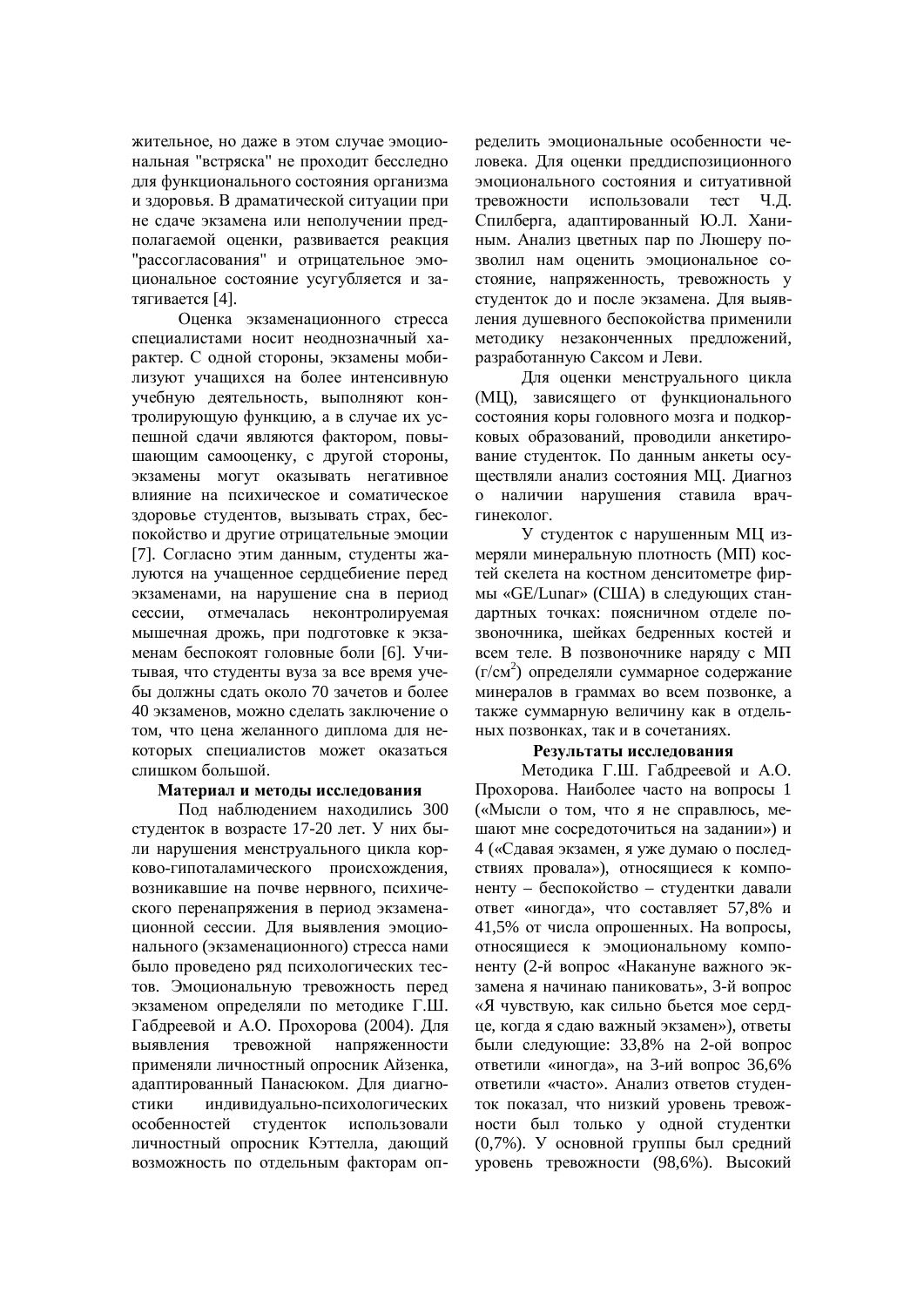уровень экзаменационной тревожности отмечен у единственной студентки (0,7%).

Опросник Айзенка. Нас интересовал фактор – невротизм – свойство-состояние, характеризующее человека со стороны эмоциональной устойчивости и тревожности. Фактор – невротизм указал, что для одних студенток характерна чрезвычайная устойчивость, зрелость и прекрасная адаптированность (потенциальный дискордант - 28,9%; дискордант - 9,9%), а для других – чрезвычайная нервозность, неустойчивость и плохая адаптированность (сверхконкордант - 3,5%; конкордант - 6,3%; потенциальный конкордант - 21,8%). По результатам опроса, большая часть студенток располагается между этими полюсами, ближе к середине, что составляет 29,6% от числа опрошенных. Студенткам, отнесенным по шкале к «интравертам» (1,4%) и «потенциальным интравертам» (11,3%), свойственна эмоциональная неустойчивость, которая выражается в склонности к быстрой смене настроения, беспокойстве, что порождало неустойчивость в стрессовых ситуациях.

Личностный опросник Кэттелла. Нас интересовали только четыре фактора. которые на основе качественного и количественного анализа содержания личностных факторов и их взаимосвязей выделены в блок эмоциональных особенностей: факторы С, О, Н и Q<sub>4</sub>.

Фактор С – «эмоциональная неустойчивость – эмоциональная устойчивость». Низкий уровень оценки выражался в низкой толерантности по отношению к фрустрации, подверженности чувствам, склонности к лабильности настроения, раздражительности, утомляемости, невротическими симптомами. Результаты проведенного нами опроса показали, что такие данные отмечены у 91,5% студенток. При высоких оценках, таких студенток было 8,5%, была характерна выдержанность, работоспособность и эмоциональная зрелость. Фактор Н – «робость – смелость». Низкая оценка данного фактора отмечена у 89.4% студенток, высокий уровень -10,6%. Студенткам с низкой оценкой была свойственна застенчивость, неуверенность в своих силах, робость, повышенная чувствительность к угрозе. При высоких оценках отмечена смелость, активность, готовность иметь дело с незнакомыми обстоятельствами. Фактор О – «уверенность в себе – тревожность». У 76,1% студенток были низкие оценки, свидетельствовавшие о спокойствии, уверенности в себе и безмятежности. Высокие оценки (их было 23,9%) говорили о свойственной студенткам тревожности, депрессивности, впечатлительности. Фактор Q<sub>4</sub> – «расслабленность – напряженность». При низких оценках студенткам (65,5%) была присуща расслабленность, спокойствие, излишняя удовлетворенность и невозмутимость. Высокая оценка (у 34,5%) свидетельствовала о напряженности, фрустрированности, взвинченности, наличии возбуждения и беспокойства.

Тест Ч.Д. Спилберга-Ханина. Анализ результатов тестирования тревожности показал, что высокий уровень ситуационной тревожности отмечен у 19,6% студенток, для них характерно было напряжение, беспокойство и нервозность. Высокий уровень личностной тревожности наблюдался у 33,6% студенток.

Тест Люшера. Перед экзаменом у 14,4% студенток по результатам 1-ой функциональной группы (выбранные цвета 1-й и 2-й), было спокойное состояние и положительный настрой на экзамен. У остальных студенток (85,6%) наблюдалось разной степени выраженности эмоциональное возбуждение. Так по данным 4-ой функциональной группы (7-ой и 8-ой выбранные цвета), эмоциональное возбуждение отмечено у всех студенток, а стрессовое или близкое к стрессовому состояние ɭ 38,1%.

Тестирование после экзамена дало следующие результаты. Увеличился процент студенток с положительным настроением (18,6%), снизилось их число с сильным возбуждением и негативным состоянием (соответственно  $12.3\%$  и  $26.8\%$ ). Проанализировав 4-ую функциональную группу (отношение цветов в 7-ой и 8-ой позициях) после экзамена, отмечено возрастание числа студенток с негативным  $(21,6%)$  и стрессовым  $(52,6%)$  состоянием.

Метолика «Незаконченных предложений». Нас интересовали ответы на незаконченные предложения, связанные с не-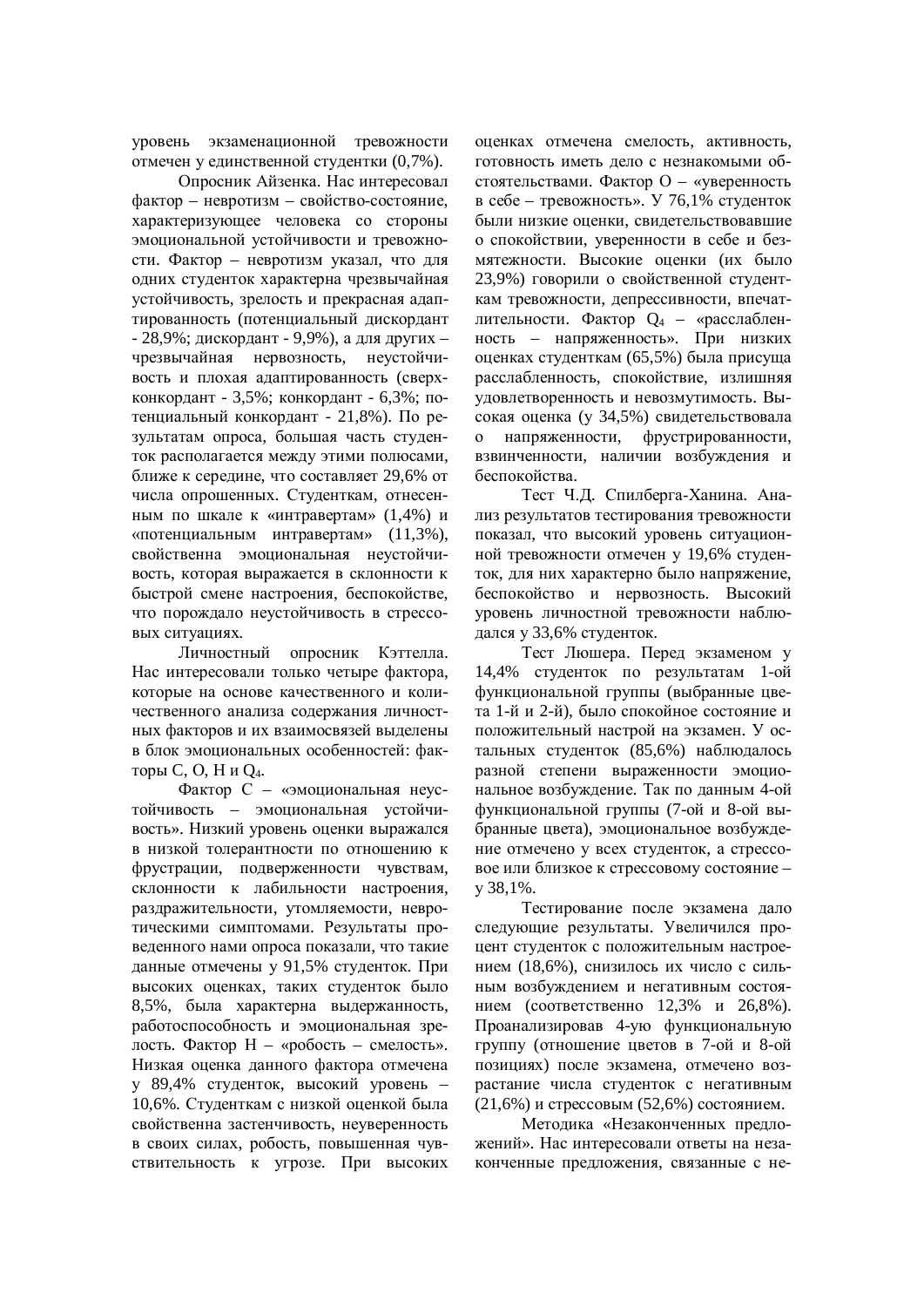гативным переживанием, страхами и опасениями. Они были разделены на категории: 1) страхи и опасения не связанные с учебой в институте (80% опрошенных студенток); 2) переживания и опасения связанные с учебой в институте (20% опрошенных студенток). Варианты ответов во второй категории – опасение не сдать какой-либо экзамен или зачет.

Таким образом, для студенток, на которых проводились наблюдения, характерен средний уровень тревожности. Большей части студенток была свойственна эмоциональная неустойчивость, которая выражалась в склонности к быстрой смене настроения, беспокойстве, что порождает неустойчивость в стрессовых ситуациях.

Функциональные нарушения менструального цикла. По анкетному опросу изменения сводились к нарушению ритма наступления менструаций, их продолжительности и изменению количества вылеляющейся крови.

Нарушения ритма проявлялись в том, что менструации становились частыми – меньше 21 дня (пройоменорея) или, наоборот, редкими – от 35 дней и до 3-х месяцев (опсоменорея). Отмечены также менструации с частотой одна в 2-3 месяца (олигоменорея). Изредка встречались менструации один раз в 6-12 месяцев (станоменорея). Такие состояние очень близки к аменорее вторичной (отсутствие менструации более 6 месяцев).

Изменение продолжительности менструации сводилось к удлинению времени ее более чем на 6-8 дней (полименорея), свыше 12 дней (меноррагия). Отмечены и короткие менструации (от нескольких часов до 1-2 дней) при ритме одна в 2-3 месяца (олигоменорея).

По количеству выделившейся крови при нормальной цикличности отклонения были такими: большее, чем обычно (гиперменорея), скудное – менее 50 мл (гипоменорея), скудное и короткая менструация (олигогипоменорея), скудное, короткая с промежутками более 35 дней (опсоолигоменорея). Сочетание "гипоопсоолигоменорея" носит название гипоменструальный синдром.

Умственное перенапряжение – наиболее распространенный фактор, приводящий к стрессу. В коре головного мозга формируется очаг стойкого возбуждения, в результате чего появлялись бессонница. снижение аппетита, происходили сдвиги в функционировании желудочно-кишечного тракта, менялась концентрация гастрина и инсулина [2]. Нами наблюдались девушки, у которых нарушения менструального цикла были корково-гипоталамического происхождения и возникали на почве нервного, психического перенапряжения в период экзаменационной сессии. Изменения в коре вызывали сдвиги в лимбической системе, поэтому снижалась продукция кортиколиберинов, а передняя доля гипофиза продуцировала меньшее количество гонадотропинов. В силу этого у 24,9% студенток отмечены изменения, которые сводились к нарушению ритма, продолжительности менструации и количеству выделявшейся крови. Преимущественно замедлялась ритмичность менструаций, преобладала пройоменорея. Отмечались и другие нарушения – полименорея, гиперменорея и гипоменорея.

Количество минеральных веществ во всем скелете. Установили, что есть такие отклонения в менструальном цикле (МЦ), при которых масса минеральных веществ в скелете не изменена. Это – пройоменорея, гипоменорея и полименорея. Минимальный дефицит минералов (ДМ) – 6% при гиперменорее. Далее следуют расстройства с нарастающим дефицитом минералов: опсоменорея (-21%), станоменорея (-28%).

МП поясничного отдела позвоночника. Отсутствовали изменения МП при пройоменорее, гипоменорее и полименорее. Минимальный дефицит минералов  $(IIM)$  -5% при гиперменорее. Более сушественные изменения, чем во всем теле, обнаружены при опсоменорее (-29%) и станоменорея (-34%). Обусловлено это тем, что в позвоночнике преимущественно трабекулярная ткань.

МП шеек бедренных костей. Здесь изменения минимальные и выявляются только при опсоменорее (-7%) и станоменорее (-10%), что обусловлено наличием злесь преимущественно компактной кости. При опсоменорее МП шейки бедренной кости изменялась не столь существенно по